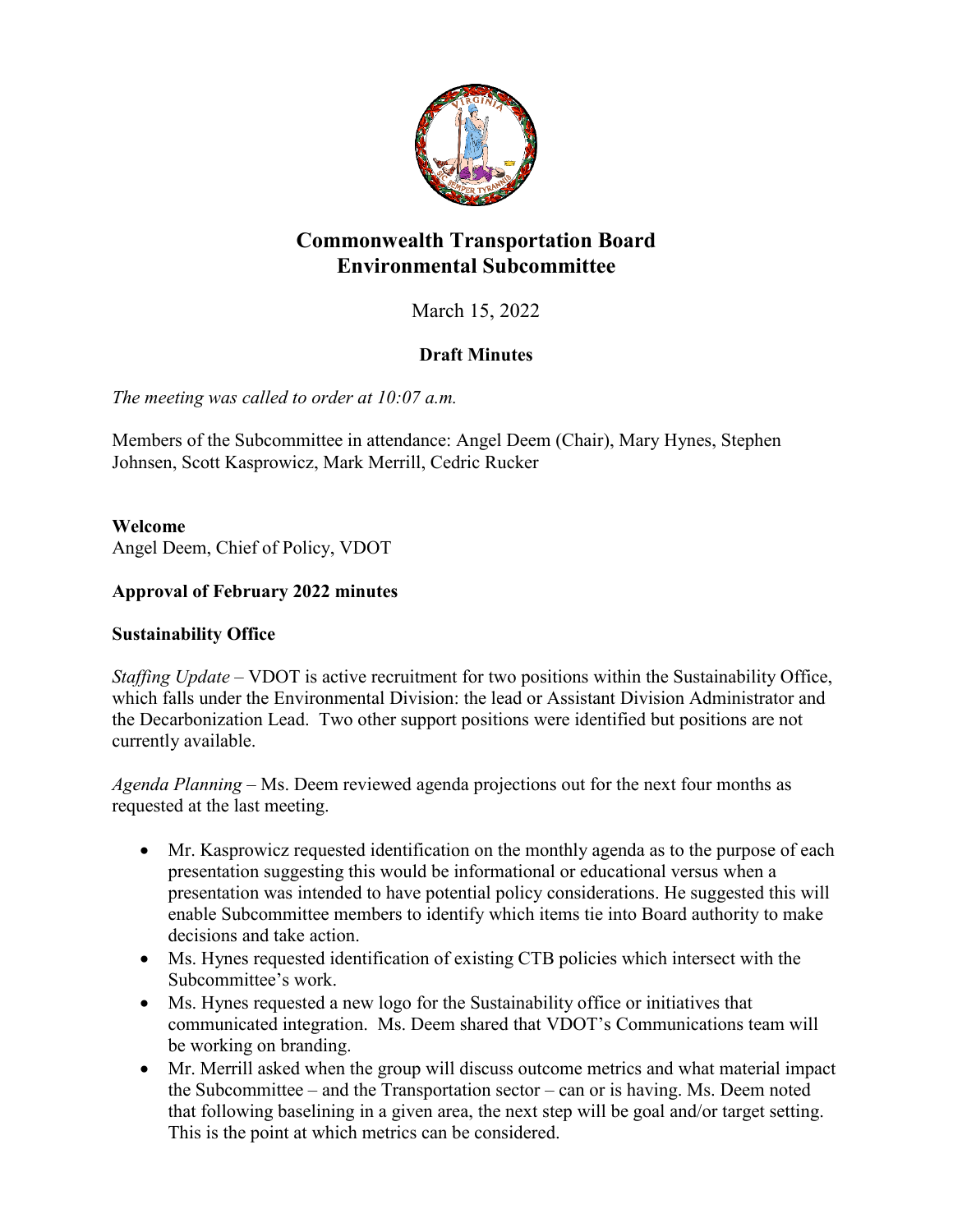- While discussing the upcoming resiliency focused topics Ms. Hynes requested an advanced copy of any draft resolution that may accompany the planned presentation to the board in May 2022.
- While discussing future topics related to greenhouse gas (GHG) emissions and decarbonization Ms. Hynes asserted that VDOT should establish expectations in cases where the agency does not have a funding or oversight role in a project reasoning that the project will become accepted into the Commonwealth's transportation network.
	- o Ms. Hynes suggested the group consider whether there should be a "trigger" (e.g., so much disturbance of land, so much expansion of capacity) for a requirement to review environmental impacts (not limited to GHG emissions).
- Ms. Hynes requested that the Subcommittee's official Purpose Statement be added to the planning updates for a while to keep the group focused.

The May planning update will include a return to the GHG baseline discussion. Last year, DEQ presented to the Subcommittee on a GHG inventory and baseline setting. VDOT has been working with DEQ over the past year to ensure that we are all in agreement on the baseline.

## **Greenhouse Gas Analysis** – Update on GHG analysis for NEPA studies

Mr. Jim Ponticello, Environmental Division, provided the group with an update on recent studies aimed at assessing how best to address GHG emissions during NEPA to meet federal requirements.

- VDOT and DRPT worked closely with DEQ, FHWA, and a nationally-recognized consultant on these efforts.
- A Statewide Planning-Level Analysis was completed that developed GHG emission estimates for the entire transportation network, including highway, rail, and transit. It evaluated tailpipe, construction/maintenance, and fuel-cycle emissions for a 2015 base year and a 2040 build and no-build scenario.
- Key findings noted that for both 2040 scenarios, a majority of emissions (just over 75%) come from on-road mobile sources, with about 2% from transit and rail, just under 5% from construction/maintenance, and about 17% from fuel-cycle emissions. Also, compared to 2015, both 2040 scenarios showed a decrease in GHG emissions of just under 50%, which occurs despite a projected 20% increase in vehicle miles traveled (VMT). This is largely due to improved fuel efficiency standards and a cleaner electric grid.
- Ms. Hynes inquired whether semi-truck emissions were broken out in the report. Mr. Ponticello said that he didn't think the report broke out emissions by vehicle type, but those numbers can be produced for the Subcommittee. Mr. Kasprowicz requested that the report also be distributed to the Subcommittee.
- A project-specific GHG pilot analysis was also conducted for I-95 corridor from the Springfield Interchange to Route 17 that included a 5-mile buffer to incorporate the impact to surrounding roads. It evaluated tailpipe, construction/maintenance, and fuelcycle emissions for a 2019 base and 2045 design year, and also evaluated scenarios including a major highway widening and enhanced VRE rail service.
- Key findings noted the study corridor contributed just under 10% of total statewide tailpipe GHG emissions in 2019. From 2019 to the 2045 base case, VMT was forecast to increase just over 25% while direct GHG emissions were projected to decrease just over 50%.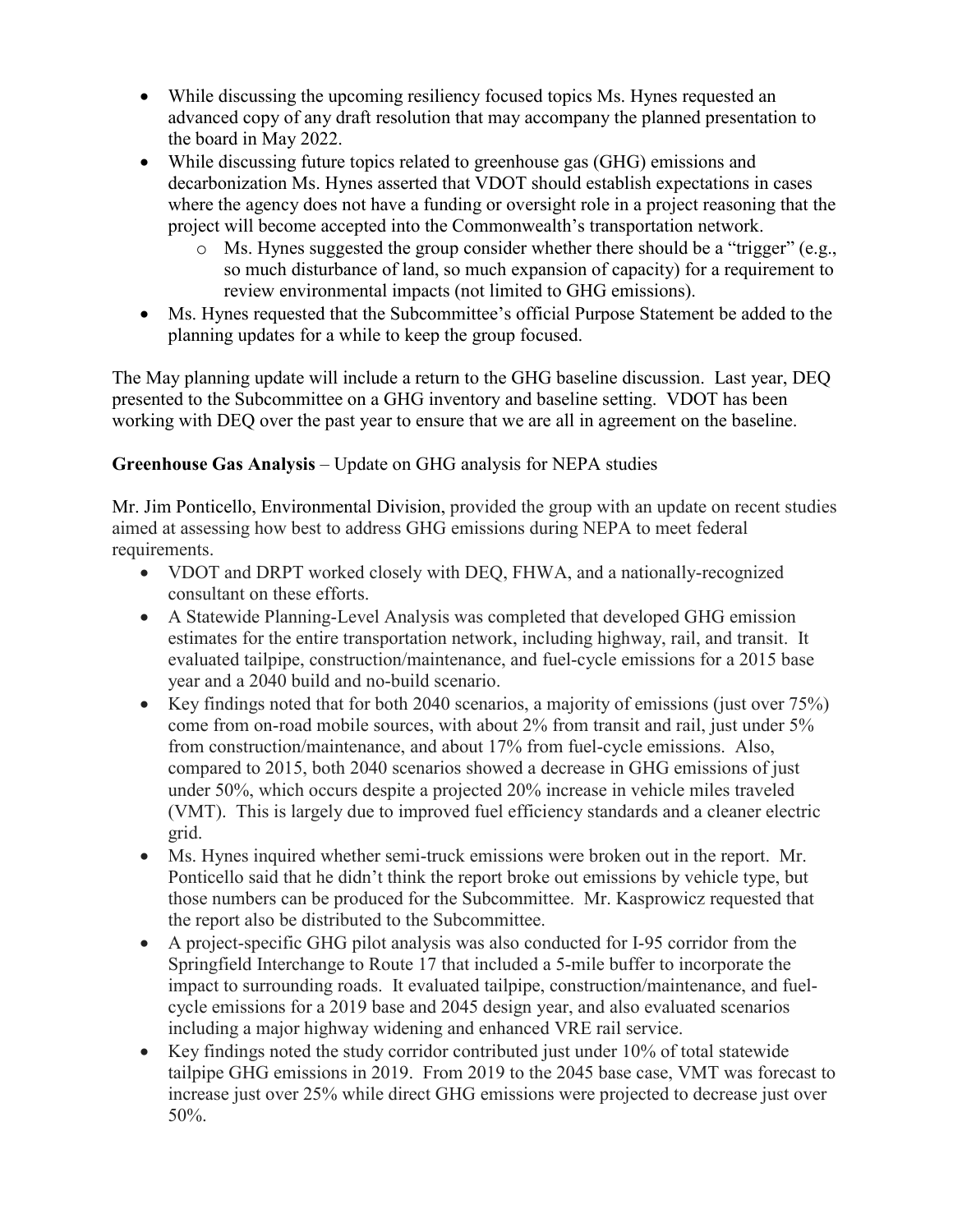- Mr. Merrill asked what percentage of the total statewide VMT is attributable to the I-95 study corridor, and Mr. Ponticello said he can provide that number.
- In further discussion of the study outcomes telework assumptions were questioned. Mr. Ponticello noted that enhanced telework options were included with the results included in the report. He commented that it did not lead to as big a GHG emissions reduction as he originally thought, due largely to the projected high level of vehicle electrification and cleanliness of the electrical grid.
- The next steps for this work will be development of recommendations on GHG emissions analysis in NEPA project-level reviews.

#### **Resiliency**

Ms. Deem briefly reviewed the status of 2022 General Assembly resiliency bills with some relationship to VDOT's efforts.

- HB  $516/SB$   $551$  Requires development of a Flood Protection Master Plan, establishes a Virginia Coastal Resilience Technical Advisory Committee, and moves forward the engagement aspect of that work.
- [HB 517](https://lis.virginia.gov/cgi-bin/legp604.exe?ses=221&typ=bil&val=hb517) Clarifies the designation and role of the Chief Resilience Officer from under the responsibility of the Secretary of Public Safety and Homeland Security to the Secretary of Natural and Historic Resources and adds provisions related to the role of the Chief Resilience Officer in creating and overseeing the implementation of a Virginia Flood Protection Master Plan and a Virginia Coastal Resilience Master Plan.

#### **Resiliency - Program Plan Strategies**

Mr. Chris Swanson, Assistant State Location & Design Engineer, VDOT provided an update on the VDOT Resiliency Program Plan noting it will be data-driven and integrated into existing Department processes and workflows, wherever possible. The Program Plan currently has six objectives with one or more strategy tied to each objective. For each strategy, steps are identified to ensure they can be accomplished (including timelines) and evaluative criteria are laid out.

• As a follow-up to an inquiry from Mr. Kasprowicz, Mr. Swanson confirmed that VDOT is building tools for individual departments and decision makers to use.

• Mr. Merrill and Mr. Kasprowicz asked about the specifics of the evaluative criteria. Mr. Swanson clarified that the criteria will help determine which measure(s) to use, but the criteria have yet to be developed. Ms. Deem added that, as we complete our network analysis, this can help inform the criteria to be used.

• Ms. Hynes appreciated the added value these criteria could bring to the prioritization process as it would highlight both cautions and opportunities that otherwise might not be visible. Ms. Deem noted that it also adds a broader context for a project under evaluation.

• Mr. Kasprowicz predicted these criteria will help us identify how we make our decisions.

• Ms. Hynes and Mr. Rucker requested that the various factors of the mutlt-criteria analysis (MCA) be explained in the Program Plan for the reader's understanding. For example, there was discussion about what "public acceptance" meant in the context of the MCA.